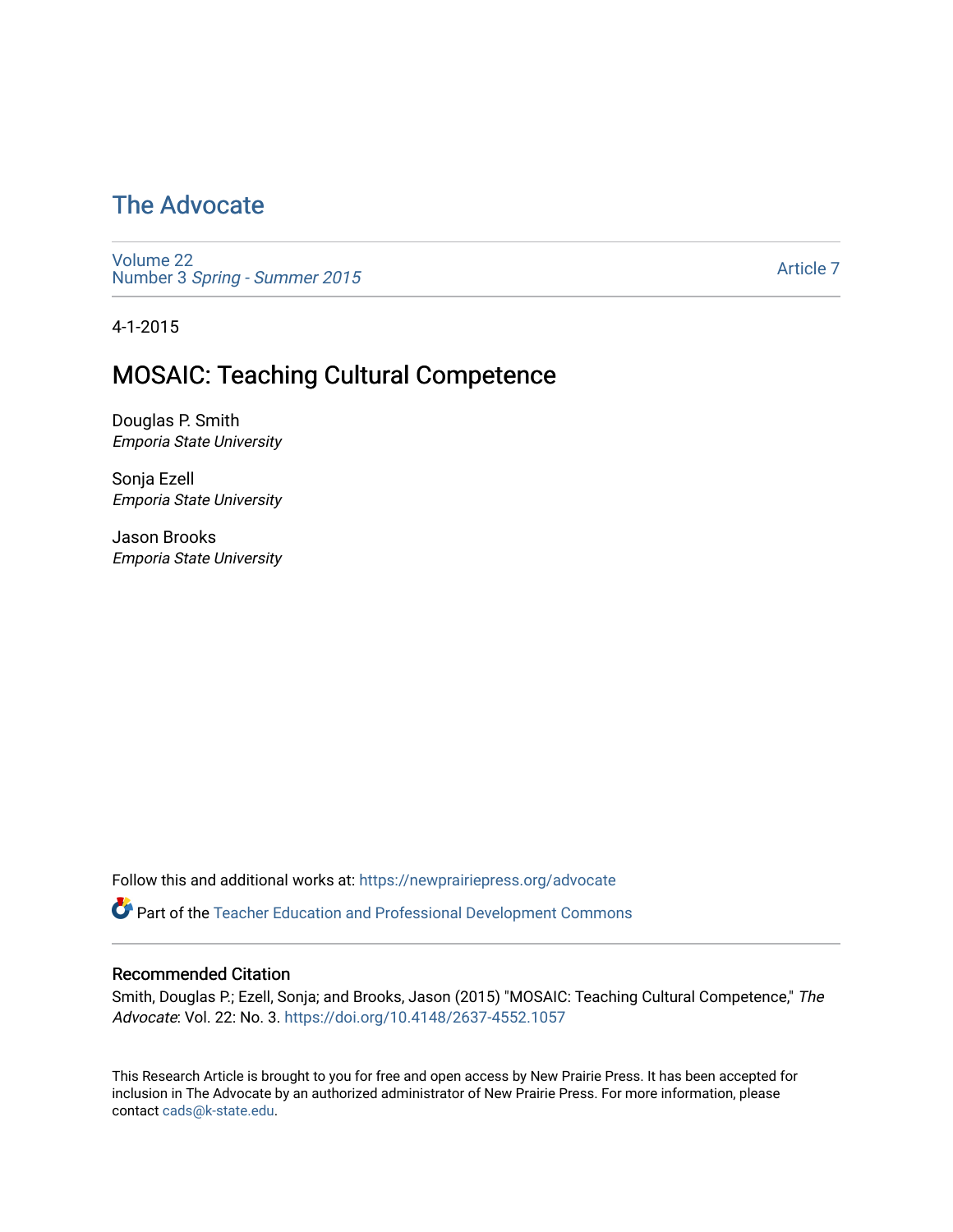#### MOSAIC: Teaching Cultural Competence

#### Abstract

Emporia State University sponsors a weekend, off-site program, MOSAIC, where participants explore issues of identity development, privilege, social inequality, and discrimination - the tenants of cultural competency. MOSAIC helps participants enhance their worldview and a greater appreciation of cultural competence through a series of large and small group activities. By creating these experiences and opportunities, participants are more apt to work effectively in a variety of situations, with a mix of culturally diverse people such as those found on a college campus. By leveraging these skills the university community can be benefited to have better outcomes.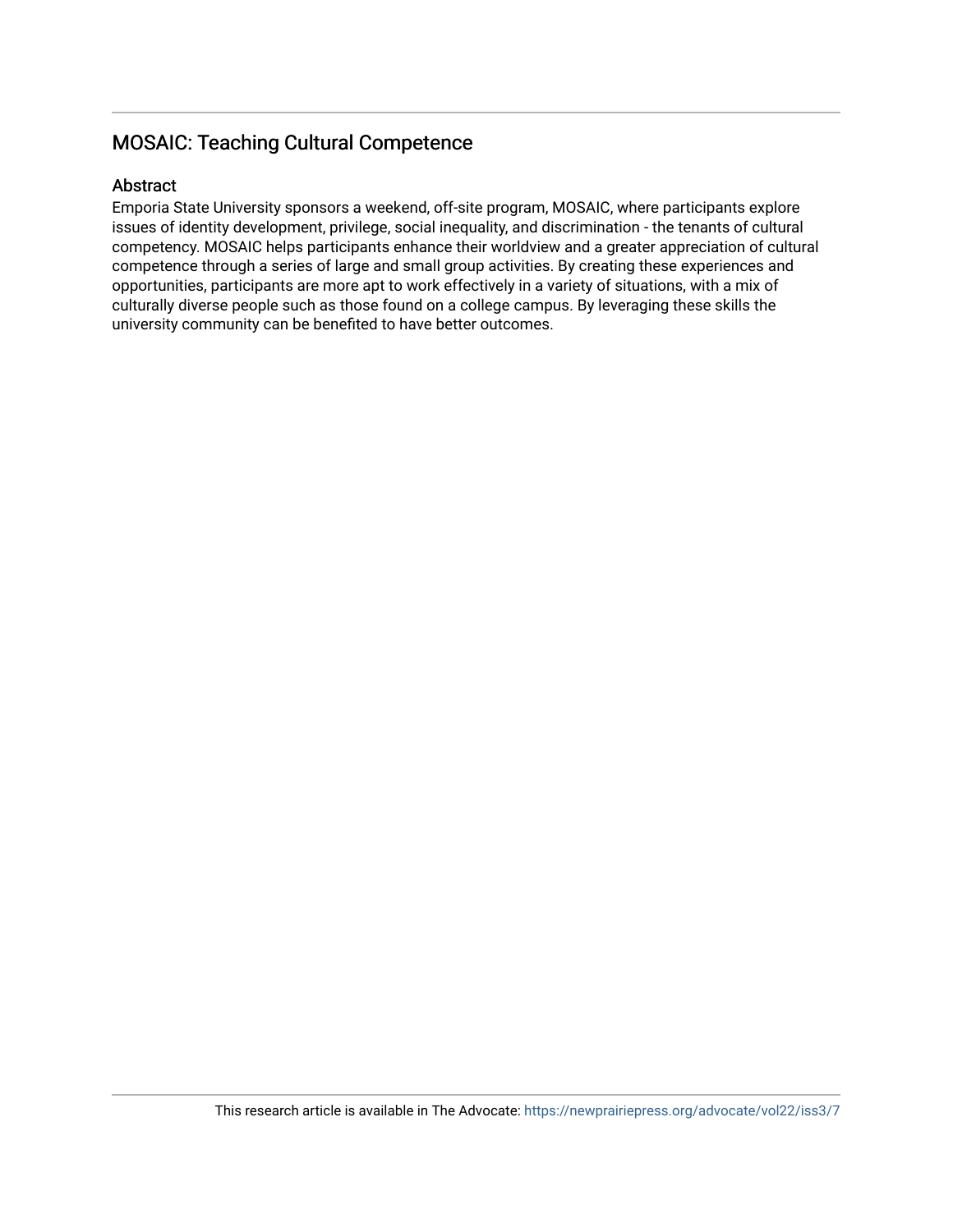# **MOSAIC: Teaching Cultural Competence**

**Douglas P. Smith (visiting scholar) Sonja Ezell Jason Brooks Emporia State University**

#### **Abstract**

Emporia State University sponsors a weekend, off-site program, MOSAIC, where participants explore issues of identity development, privilege, social inequality, and discrimination - the tenants of cultural competency. MOSAIC helps participants enhance their worldview and a greater appreciation of cultural competence through a series of large and small group activities. By creating these experiences and opportunities, participants are more apt to work effectively in a variety of situations, with a mix of culturally diverse people such as those found on a college campus. By leveraging these skills the university community can be benefited to have better outcomes.

### **MOSAIC: Teaching Cultural Competence**

Cultural Competence has been defined as the method by which individuals and systems alike respond respectfully to the needs of society, as a whole, without regards to culture and values the contributions that each of the culturally diverse parts of society can offer (NASW, 2001). Emporia State University (ESU) sponsors MOSAIC, a weekend long, off-site diversity leadership program through which participants (students) explore cultural competency through issues of identity development, privilege, social inequality, and discrimination to develop more diverse worldviews and greater appreciation of cultural competence. These experiences and opportunities are designed to challenge and expand participants understanding of cultural competence. The goal is to have participants that are able to work effectively in a variety of situations, with a cross mixture of culturally diverse people such as those found on a college campus (Cross, Bazron, et. al 1989).

#### **Program Dynamics**

An open call to participate is made each year to the student body to enroll in the program. The program is conducted off-site in an overnight fashion to ensure low distractions. During the program participants are given opportunities to participate in several group activities that speak to four dominant goals of the program:

\*Oppression Theory (Sidanius, Pratto, 2001): this component will allow participants to better understand the difference between diversity and multiculturalism and do some self-identity exercises.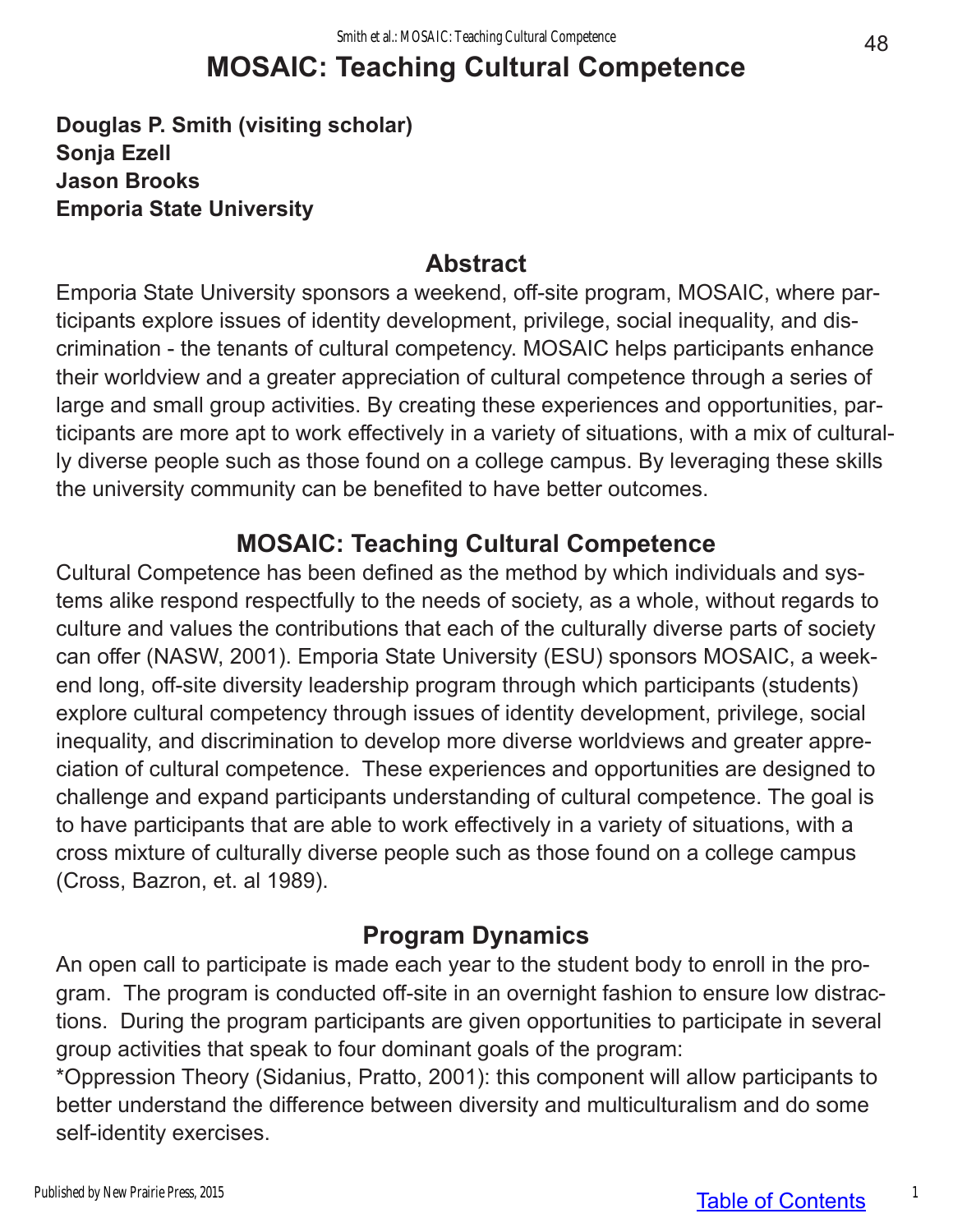\*Action Statement: participants will be able to develop their own impact statement in which they will develop a vision on how they can impact diversity at ESU.

\*Social and Interactive Activities: participants from different backgrounds and cultures will get to know each other better and begin collaborative work models.

\*Experienced Based Activities: Activities that will help participants understand diversity and multiculturalism and move towards awareness, understanding and appreciation of others at the ESU.

These goals are tied to the assessment instrument (see table 3):

Participants are asked to complete the pre-survey prior to the start of the program. As the program concludes, participants are given the post-survey. Participation in either survey is completely optional.

## **Measuring Effectiveness of MOSAIC**

To measure the effectiveness of MOSAIC both qualitative and quantitative questions were created in two surveys. While quantitative questions were mirrored in both surveys, only qualitative questions were asked in the post-survey.

## **Quantitative Analysis**

The program surveys were designed to capture a robust set of attitudes and norms surrounding cultural competency. Each question, see table 2, was created using a Likert scale, which corresponds to Strongly Disagree (1), Disagree (2), Somewhat Disagree (3), Somewhat Agree (4), Agree (5), and Strongly Agree (6). Data was analyzed using Independent Samples T-Test to determine if there was significant changes in attitudes and perceptions of cultural competence. An analysis of the available program assessment data show that participants have been positively impacted by exposure to the MOSAIC program. In 2012, see table 3, the findings suggest that the 40 participants were most significantly impacted in the areas of Social and Interactive Activities and understanding Oppression (Qu3:  $t(77) = -2.544$ ,  $p = 0.013$  & Qu5:  $t(77) = 2.179$ ,  $p = 0.015$ ). In 2014, see table 4, 57 participants were most significantly in the areas of Social and Interactive Activities and understanding Oppression (Qu4: t(112) = 2.925, p = 0.004 & Qu5: t(112) = -2.251, p = 0.026). In 2015, 50 participants saw significant changes in significantly in the areas of Social and Interactive Activities, understanding Oppression, and Experience (Qu2: t(76) = -2.209, p = 0.03 & Qu4 : $t(76) = 2.261$ ,  $p = 0.027$ ), see table 5.

### **Qualitative Analysis**

The program included four qualitative questions for participant reflection, see table 6. A team of reviewers analyzed, coded, and identified themes from the qualitative responses from the post-survey. Common themes were identified and synthesized into a

summary of key participant experiences: https://newprairiepress.org/advocate/vol22/iss3/7 DOI: 10.4148/2637-4552.1057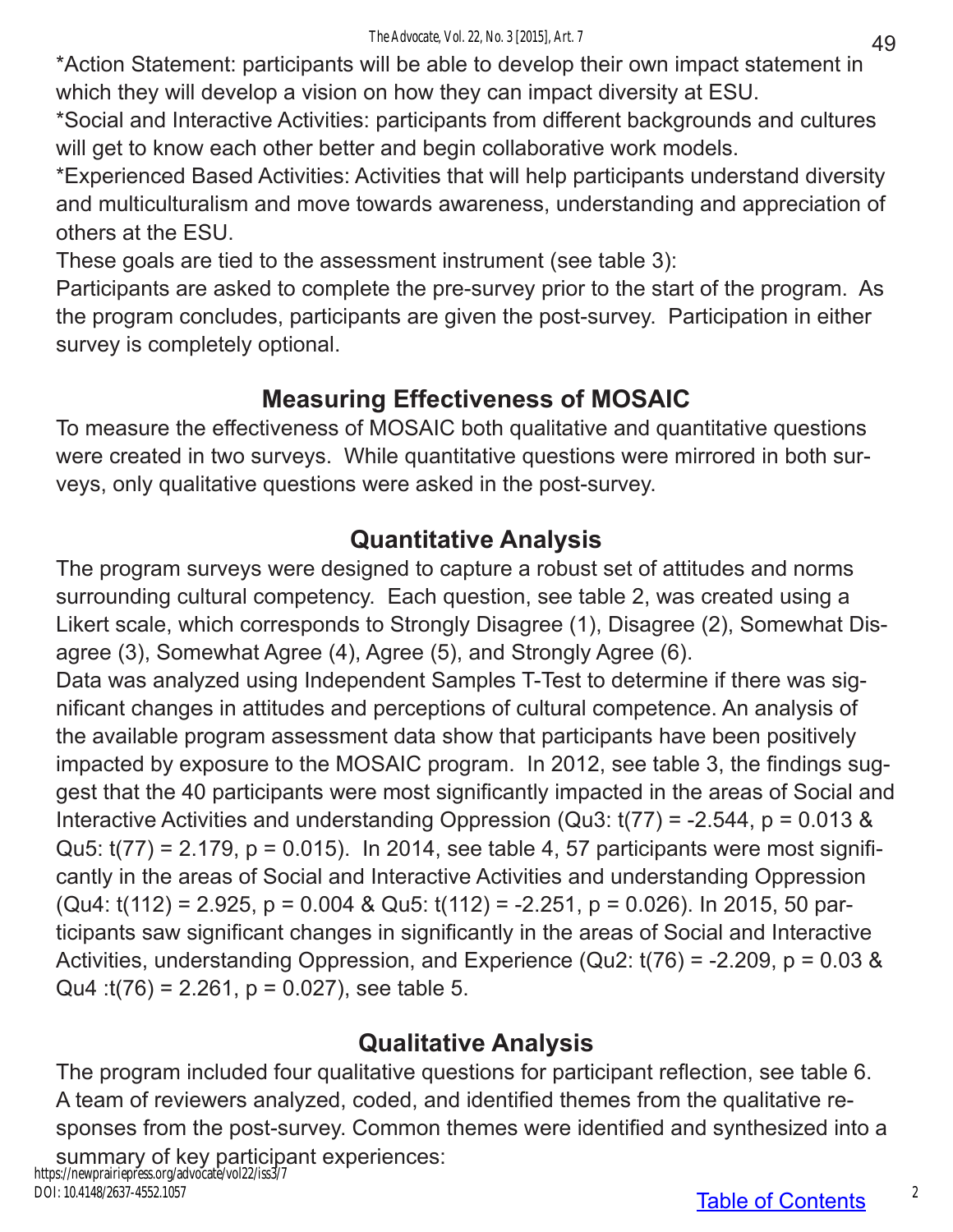### **\*Openness to Diverse Ideas & Perspectives**

One of the key lessons participants learned from MOSAIC was the importance of cultural competency; being accepting to ideas, perspectives, backgrounds, and life experiences of other people. Several participants identified significant, "eye-opening" experiences during the program. Others realized their own biases and assumptions that influence how they value others. While for some others, MOSAIC represented a first time experience, interacting significantly with people from different ethnic and cultural backgrounds. Participants indicated a more open and accepting attitude of the differences of culture due to the experience of MOSAIC. Participants cited a desire for more proactive approaches in personal accountability for language and behavior amongst peers (and in peer groups) as well as standing up for marginalized participants. \*Deeper Awareness & Understanding of Diversity

The co-curricular diversity theme of the program that continued to emerge was that the program granted an opportunity to gain deeper awareness of challenges and obstacles faced by their peers who come from underrepresented and underprivileged backgrounds. Participants became more aware of the micro-aggressions that are asserted towards different populations and how those aggressions can marginalize and reinforce the components of the cycle of socialization (Harro, 2000). Other participants developed broader understandings of global differences that cultural competence encompasses, and how much one's background influences their life experiences and journey. Many gained a deeper realization of their own identity and privileges, their personal experiences and how those experiences have shaped their view of the world. \*Cross-Cultural Communication & Interaction

The desire to intentionally interact with a more diverse group of people emerged as the final common theme. Participants identified several opportunities to do this, from personal outreach to cultural diverse peers, and connecting across student organizations, thereby creating prospects for personal relationships. Specifically, many domestic participants identified international peers as those they desired to have more interaction with. As the international participants shared their experiences, many came to realize how much the international experience was valued and gained a desire to know them and be actively involved in their communities.

### **Future Considerations**

The program has some opportunities to expand and improve. From an efficacy perspective, follow-up assessment should occur at least several months out from initial exposure to the program to determine if benefits gained from MOSAIC were temporary or longer lasting. Further, having a pool of activities to rotate through the program would enhance the experience for participants (especially those that might attend in multiple years). Lastly, expanding the assessment tools to include activity-specific questions would allow program administrators to more specifically analyze detailed information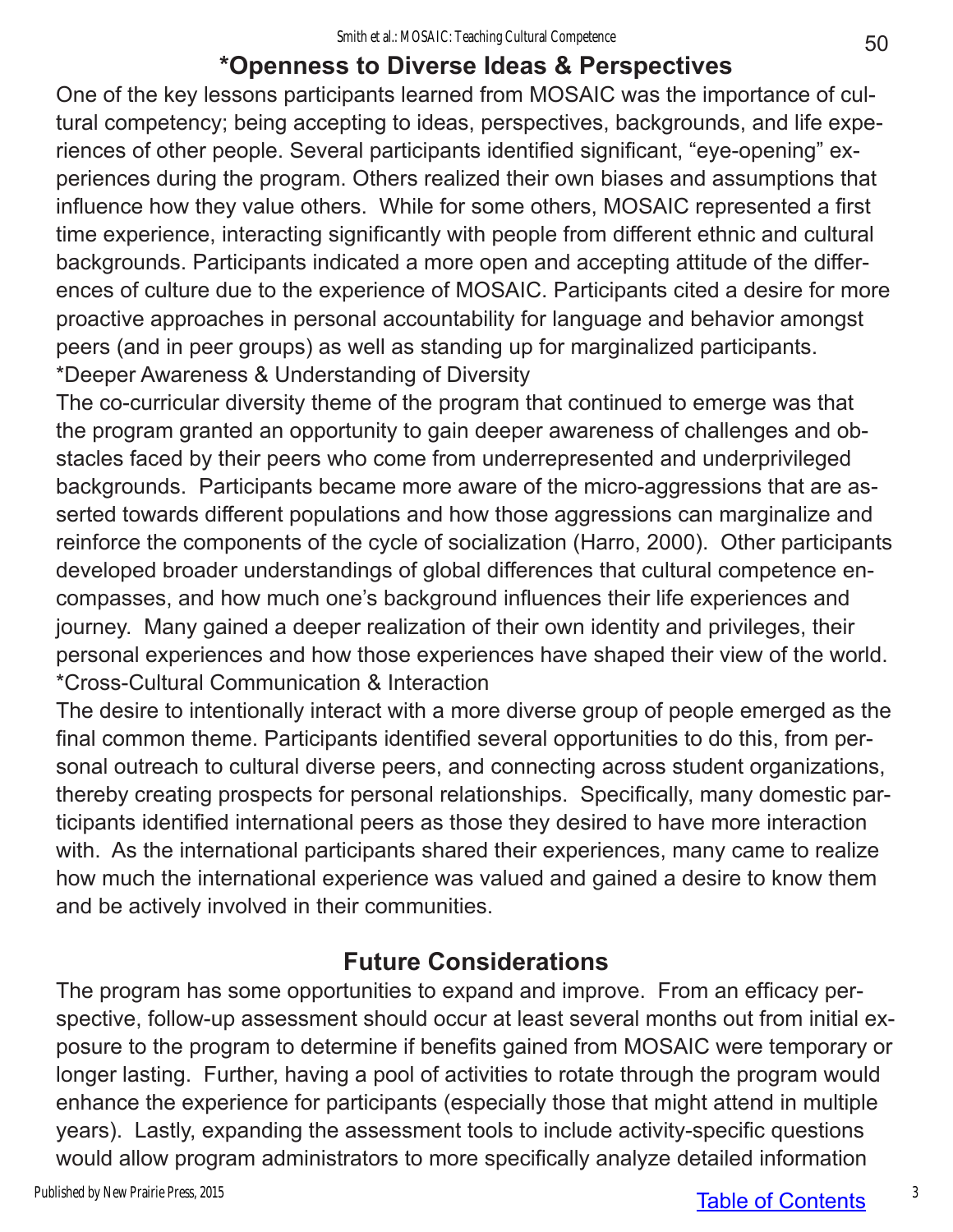### **Conclusions**

The data obtained from the MOSAIC program presents highly dynamic and relevant information regarding the way participants perceive themselves as culturally competent individuals. The data strongly suggest that due to their participatory experiences at MOSAIC participants were able to engage in crucial conversations, challenge unconventional beliefs, and forge new identities. The information yielded from MOSAIC provides valuable insight regarding the effectiveness of MOSAIC to promote awareness of various perspectives and a deeper appreciation of cultural competence.

### **References**

- Cross T., Bazron, B., Dennis, K., & Isaacs, M. (1989). Towards a culturally competent system of care, volume I. Washington, D.C.: Georgetown University Child Development Center, CASSP Technical Assistance Center
- Davis, K. (1997). Exploring the intersection between cultural competency and managed behavioral health care policy: Implications for state and county mental health agencies. Alexandria, VA: National Technical Assistance Center for State Mental Health Planning.
- Harro, B. (2000). The cycle of socialization. Readings for diversity and social justice, 15-21.
- Isaacs, M. and Benjamin, M. (1991). Towards a culturally competent system of care, volume II, programs which utilize culturally competent principles. Washington, D.C.: Georgetown University Child Development Center, CASSP Technical Assistance Center.
- National Association of Social Workers. (2001). NASW Standards for Cultural Competence in Social Work Practice (pp. 11). Washington, DC: NASW Press.
- Sidanius, J., & Pratto, F. (2001). Social dominance: An intergroup theory of social hierarchy and oppression. Cambridge University Press.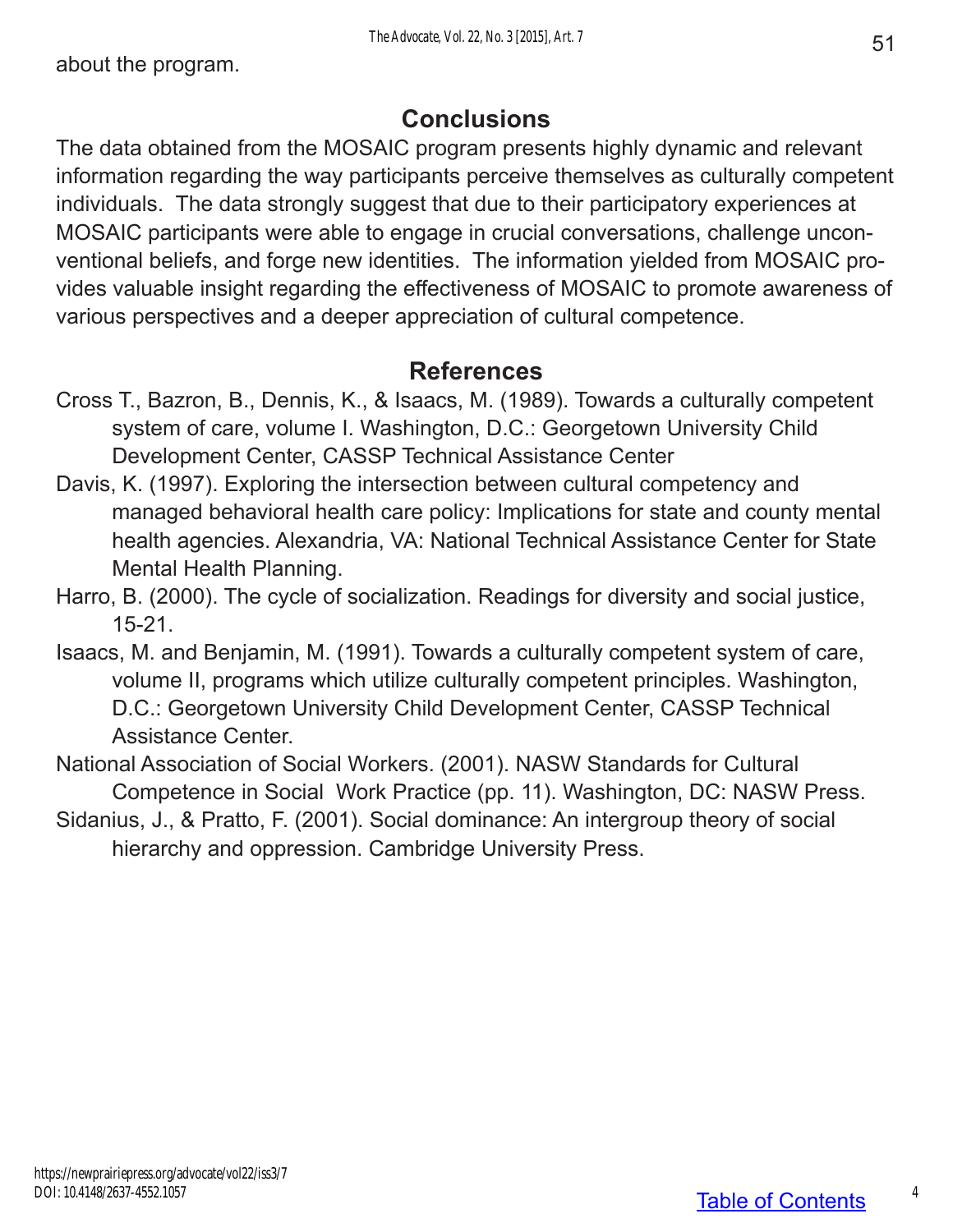### **Tables**

|                     | <b>Focus Area[s] MOSAIC Activity</b> | <b>Description/Purpose</b>                                                | <b>Survey Questions</b> |
|---------------------|--------------------------------------|---------------------------------------------------------------------------|-------------------------|
|                     | Cycle of                             | How our surroundings define our personalities, and our "norms" affect     |                         |
| Oppression          | <b>Socialization</b>                 | our decisions, actions, and the people we turn out to be.                 | Oш1                     |
|                     | <b>How Diverse Is Your</b>           |                                                                           |                         |
| Experience          | Universe?                            | To visually see they types of people you encounter in your daily life     | Qu2                     |
| Social &            |                                      |                                                                           |                         |
| Interactive         | Values/Plate                         | Exercises to help people clarify their values, based on Acceptance and    |                         |
| <b>Activites</b>    | <b>Auction</b>                       | <b>Social Constructs</b>                                                  | Qu3, Qu5                |
| <b>Social &amp;</b> |                                      | True Colors distills the elaborate concepts of personality theory into a  |                         |
| <b>Interactive</b>  |                                      | user-friendly, practical tool used to foster healthy productive           |                         |
| <b>Activites</b>    | What is Your Color?                  | relationships.                                                            | Oиб                     |
|                     | The Clothes I Wear                   | designed to explore how you view yourself in regards to the roles that    |                         |
| Oppression          | <b>Activity</b>                      | you have been assigned and choose in everyday life                        | Qu2                     |
|                     |                                      | opportunity to incorporate additional issues related to multicultural     |                         |
| Experience          | <b>Empathy Meals</b>                 | education (i.e. low socioeconomic/class issues, disabilities)             | Qu3                     |
|                     | <b>Archie Bunker's</b>               | To educate attendees about the damage stereotyping can do.                |                         |
| Oppression          | Neighborhood                         |                                                                           | Qш1                     |
|                     | <b>Privilege Exercise:</b>           |                                                                           |                         |
|                     | <b>The American</b>                  | Take a Step is an exercise that discusses privilege; the exercise will be |                         |
| Oppression          | Dream                                | conducted with the large group outside.                                   | <b>Qui, Qu4, Qu5</b>    |
|                     |                                      | Participants will be able to develop their own impact statement in        |                         |
|                     | <b>Personal Action</b>               | which they will develop a vision on how they can impact diversity at      |                         |
| <b>Action</b>       | <b>Statement</b>                     | IESU.                                                                     | lΩu2                    |

### **Table 1: MOSAIC Activity to Survey Mapping**

### **Table 2: MOSAIC Quantitative Questions**

| Item | Description                                                             | <b>Scale</b> |  |  |  |  |
|------|-------------------------------------------------------------------------|--------------|--|--|--|--|
|      | Success in life is mostly determined by the amount of hard work and     |              |  |  |  |  |
| Quil | effort from a person.                                                   | 1 to 6       |  |  |  |  |
| Qu2  | I am aware of how my background influences the way I see the world      | 1 to 6       |  |  |  |  |
|      | I can identify aspects of my identity which give me advantages over     |              |  |  |  |  |
| Qu3  | people who do not share those aspects.                                  | $1$ to 6     |  |  |  |  |
| Qu4  | For the most part, people start out in life with equal opportunity for  |              |  |  |  |  |
|      | success.                                                                | 1 to 6       |  |  |  |  |
| Qu5  | I can tell a lot about a person from what I see when I look at him/her. | l to 6       |  |  |  |  |